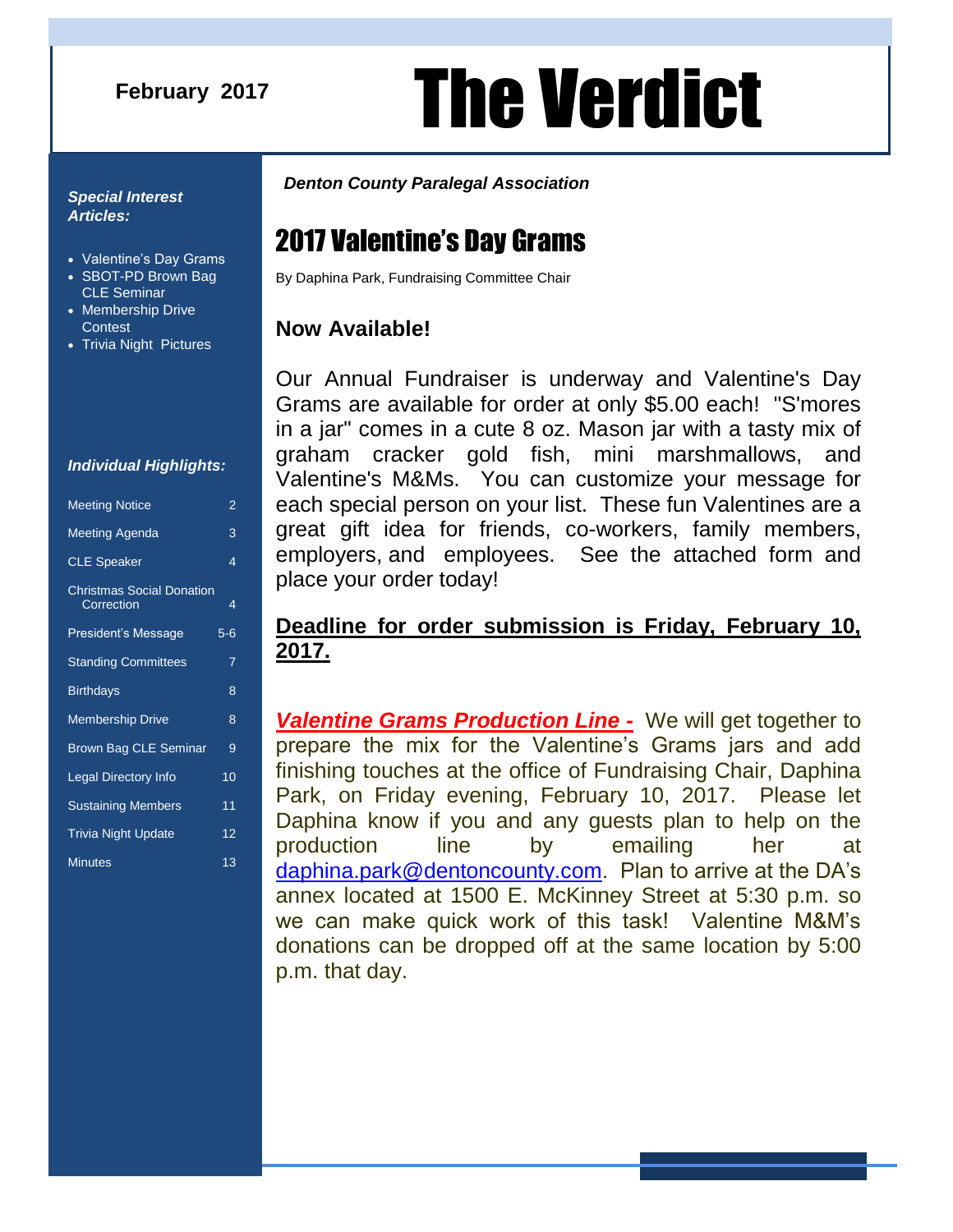# Meeting Notice

The Denton County Paralegal Association's next Luncheon will be on Thursday, *February 16, 2017* at noon at Oakmont Country Club, 1200 Clubhouse Drive, Corinth, Texas.

#### **2017 Officers**

Pamela Snavely, President [psnavely@hbwvlaw.com](mailto:psnavely@hbwvlaw.com)

Daphina Park, President-Elect Daphina.Park@dentoncounty.com

Martha Gallegos, Secretary/Parliamentarian Martha.gallegos@dentoncounty.com

> Lisa Pittman, Treasurer [lpittman@hbwvlaw.com](mailto:lpittman@hbwvlaw.com)

Heather Walker, Historian [heather.walker@dentoncounty.com](mailto:Kim.guertler@dentoncounty.com)

#### **2017 Committee Chairs**

**CLE,** Debbie Nyarangi Deborah@bowen-law.com

**Fundraising,** Daphina Park daphina.park@dentoncounty.com

**Legal Directory**, Cheryl Cooper [ccooper@dentonlaw.com](mailto:BHunter410@gmail.com)

**Membership**, Vicki Schmidt [vicki.dcpa@gmail.com](mailto:gottigina@yahoo.com)

**Newsletter**, Lisa Pittman [lpittman@hbwvlaw.com](mailto:lpittman@hbwvlaw.com)

**Social**, open

**Scholarship**, Jenna Earhart jearhart@hbwvlaw.com

The all-inclusive cost of lunch is \$14.00 payable when you sign in. We cannot accept debit or credit cards, or make change, so please bring the *exact* amount of cash or a check made payable to DCPA. You can also pay online prior to the meeting at www.dentonparalegals.org.

### Did you know…

*RESERVATIONS ARE REQUIRED and can be made via e-mail to Lisa Pittman at lpittman@hbwvlaw.com. The deadline to RSVP is February 10, 2017 by 3:00 p.m. for your attendance and whether you will purchase lunch.* **That will help Oakmont ensure the hot buffet is freshly prepared and ready shortly after you arrive for the meeting.**

**Notice: We must notify Oakmont of the number attending prior to the meeting for preparation of food and adequate seating arrangements. Please note we are also required to bill those individuals who make reservations to purchase lunch and do not attend.**

# Directions to Oakmont

Oakmont Country Club is located in Corinth off I-35 East between Lewisville and Denton.

- Exit 461 Shady Grove Road/Post Oak Drive
- Turn west onto Post Oak Drive
- Turn right (west) onto Robinson Road at stop sign
- Turn left (south) onto Oakmont Drive you will see an Oakmont sign in the median
- Turn right into Clubhouse Drive (second right)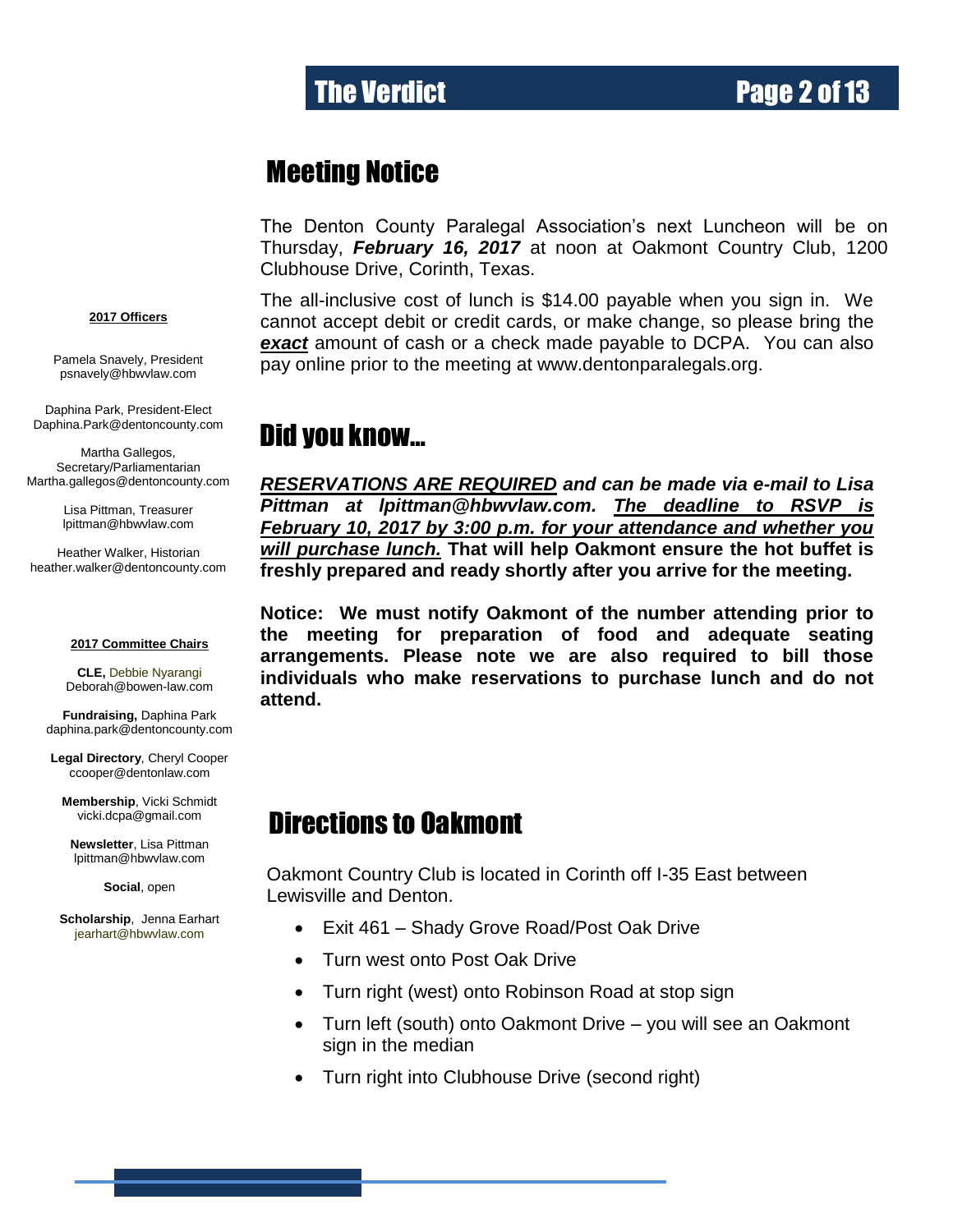# **The Verdict Electronic Electronic Page 3 of 13**

# AGENDA FOR MEETING

Date: February 16, 2017 Place: Oakmont Country Club 1901 Oakmont Drive Corinth, Texas 76210 Time: Noon

#### **1. Welcome Members and Guests**

#### **2. Old Business**

- a. Approve January Minutes
- b. Approve January Treasurer's Report

#### **3. New Business**

#### **4. Guest Speaker: William Scazzero**

#### **5. Announcements**

- Valentine Gram Fundraiser
- Membership Contest & Prize Details
- Volunteers for Committees and Chair Opening
- Legal Directory Available
- Upcoming CLE Opportunities & Seminar

#### **6. Door Prize**

**7. Adjournment**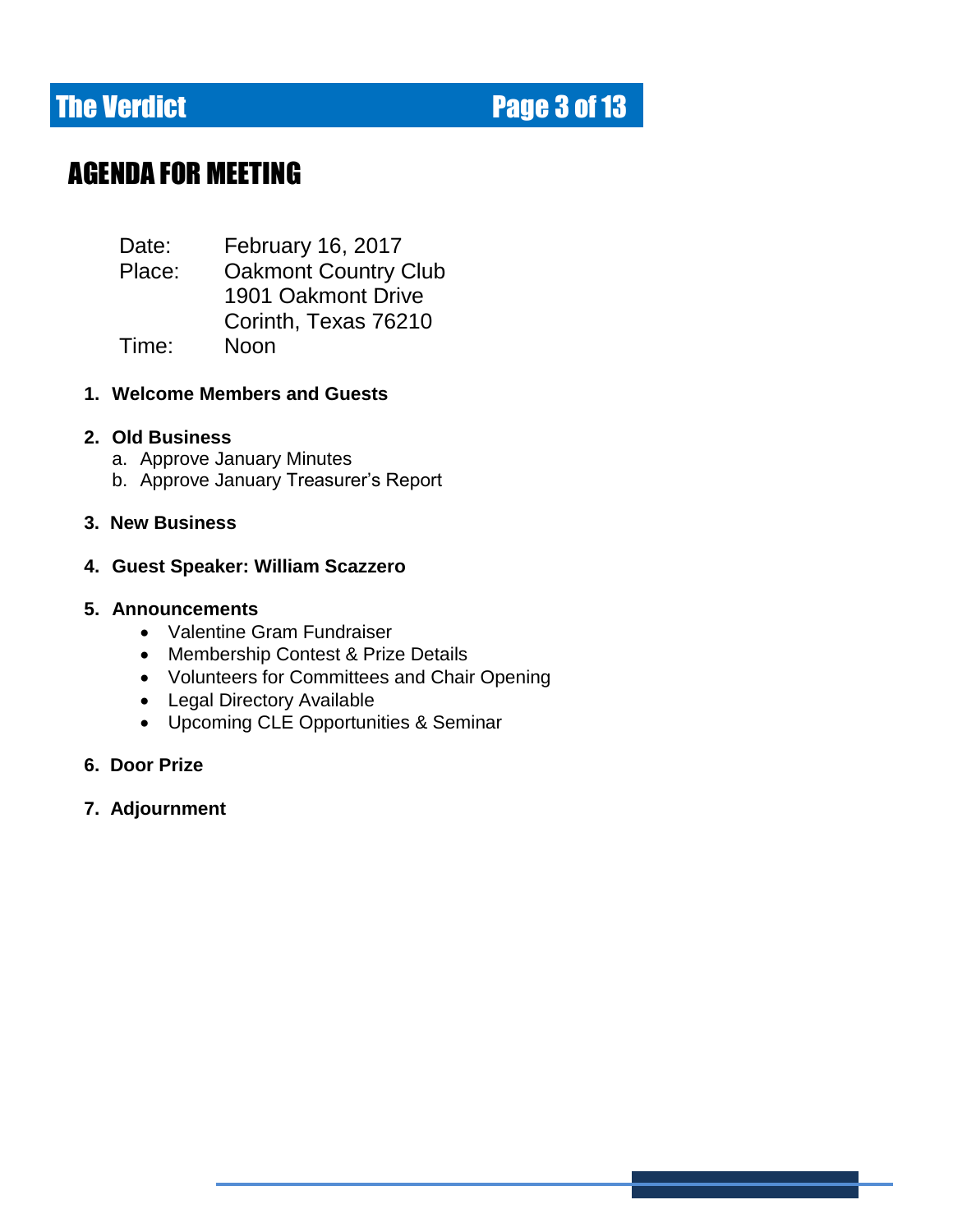# CLE GUEST SPEAKER



Our February Luncheon & CLE will be held at noon on **February 16, 2017** at Oakmont Country Club in Corinth. Our guest speaker will be William V. Scazzero, Associate Attorney at Hayes, Berry, White & Vanzant, LLP. Mr. Scazzero will present "Preparing for Jury Trial; what Paralegals should Anticipate."

Mr. Scazzero received his law degree from Southern Methodist University in 2010. His practice areas include civil litigation, business law, construction law, real estate, condemnation, complex commercial litigation, and oil and gas. He has received the Client Distinction Award from Martindale-Hubbell, been selected as a Texas Super Lawyer Rising Star in 2015, 2016, and 2017, and received the Excellence in Practice

Award for 2016 by Texas Monthly.

William Scazzero is a lively and engaging speaker that you won't want to miss! Please RSVP to Lisa Pittman lisa@hbwylaw.com by noon on Friday 2/10 to make your reservation for this free one hour CLE opportunity. If you choose to purchase lunch, the cost of the hot buffet is \$14.00 and may be paid online or at the door. Our Membership Drive is going strong, so bring a guest eligible to join DCPA to receive 5 points in the Membership Drive Contest!

## Christmas Social Donation Correction

Many thanks to Fred Bowles of County Process Service for his generous door prize donations for our Annual Christmas Party! We inadvertently left his name off the list of sponsors, and apologize for the error. DCPA appreciates Fred's support as a sustaining member of the association and sponsor of our events throughout the year!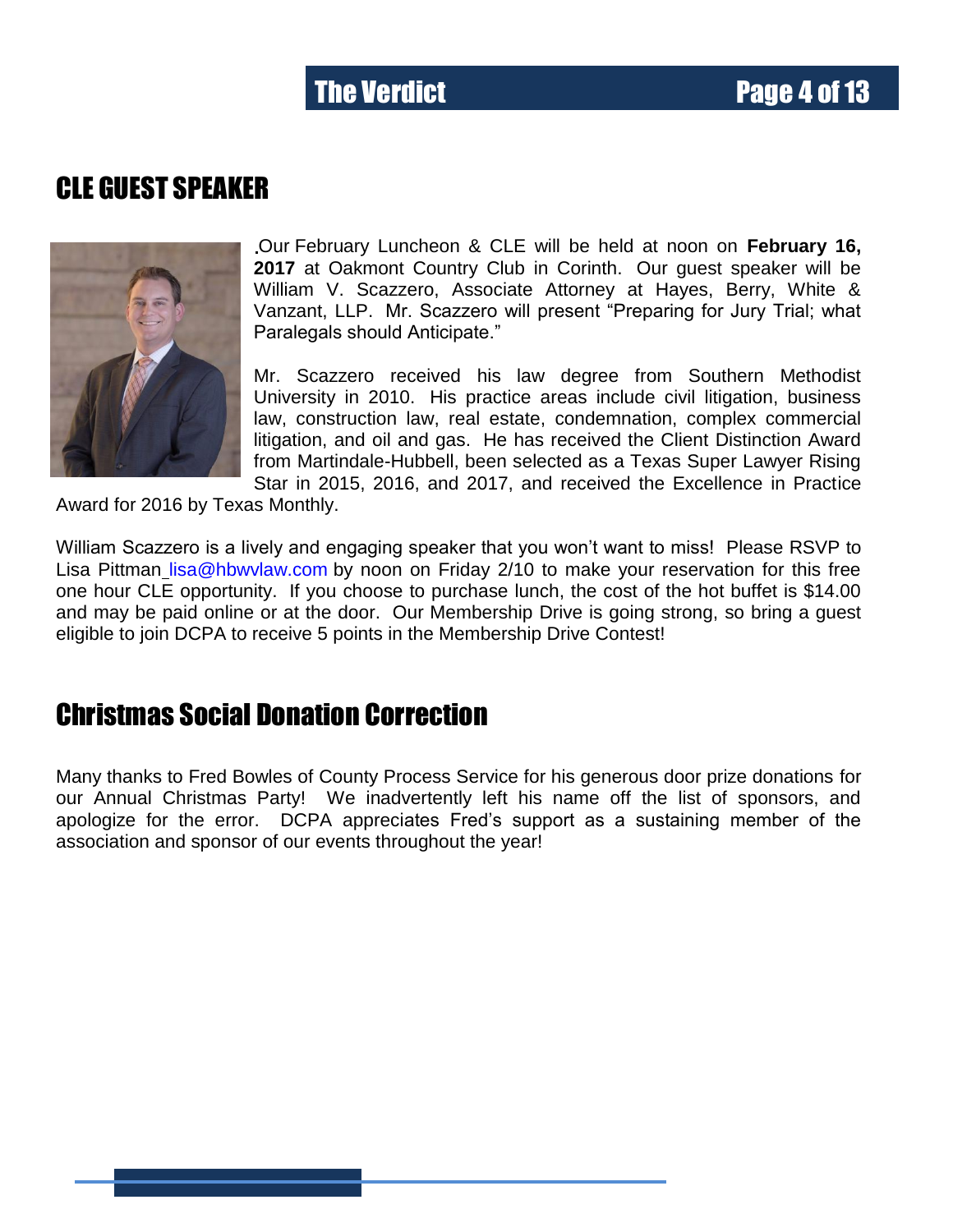# **The Verdict Electronic Electronic Page 5 of 13**

# President's Message

By: Pamela Snavely, ACP



February 14th, the annual celebration of love for your significant other, also presents an opportunity to reach out and express affection and appreciation to the other special people in your life. It may be friends, family members, co-workers, professional colleagues, teachers, employers, or employees; someone that has gone the extra mile, shown support for an idea or objective, extended a helping hand in time of need, or returned a smile that made your day. Give a token of your appreciation in return by ordering a DCPA Valentine Day Gram for the Galentines or Palentines that make a difference in your life! The deadline to place your order is Friday, February  $10<sup>th</sup>$  and an order form is attached.

As we have in the past, the net funds earned from the Valentine's Day Grams will be shared with Denton County Friends of the Family. This non-profit organization provides compassionate, comprehensive services to members of the community that are impacted by assault, abuse, and domestic violence. They provide aid to people in a time of crisis and are dedicated to promoting safety, healing, and prevention. Our association's fundraisers provide a small measure of financial assistance and in-kind donations, such as school supplies, to Friends of the Family in hope of making a difference.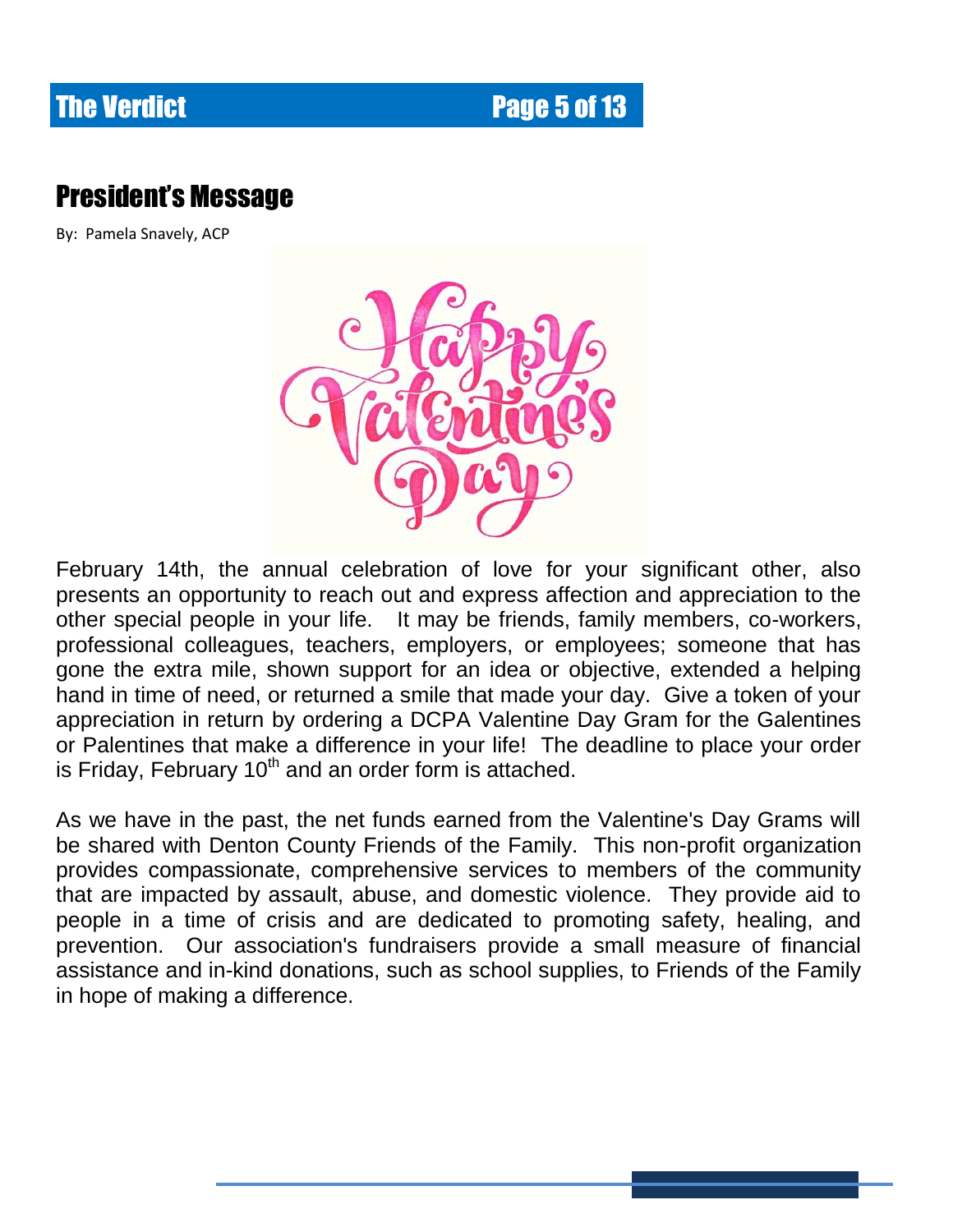## President's Message Con't

This year DCPA is going to embark on a new community service project for the benefit of the children and youth that stay in the Friends of the Family shelter. We intend to make colorful, cozy fleece blankets to cheer and comfort kids displaced from their homes. Members who wish to participate and become a part of the Blanket Brigade will be asked to donate or solicit donations of materials or funds for their own project. The cozy no-sew fleece blankets are easy enough for beginners to tackle and do not require any sewing experience. We will schedule various times within the next several months to work on our projects in a group setting to learn and enjoy the process together. Members are also welcome to work on their own individual project at home at their leisure. Details regarding measurements, type of fleece, and kid-friendly print will be provided. Our goal is to complete 25 blankets for presentation to Friends of the Family by DCPA's October meeting.

This is a great opportunity to reach out and offer an extra bit of warmth, comfort, and security to kids who find themselves in difficult circumstances. It is my hope that DCPA's act of kindness and caring by making special blankets for these children has a positive impact on their well-being now and on their vision of the future.

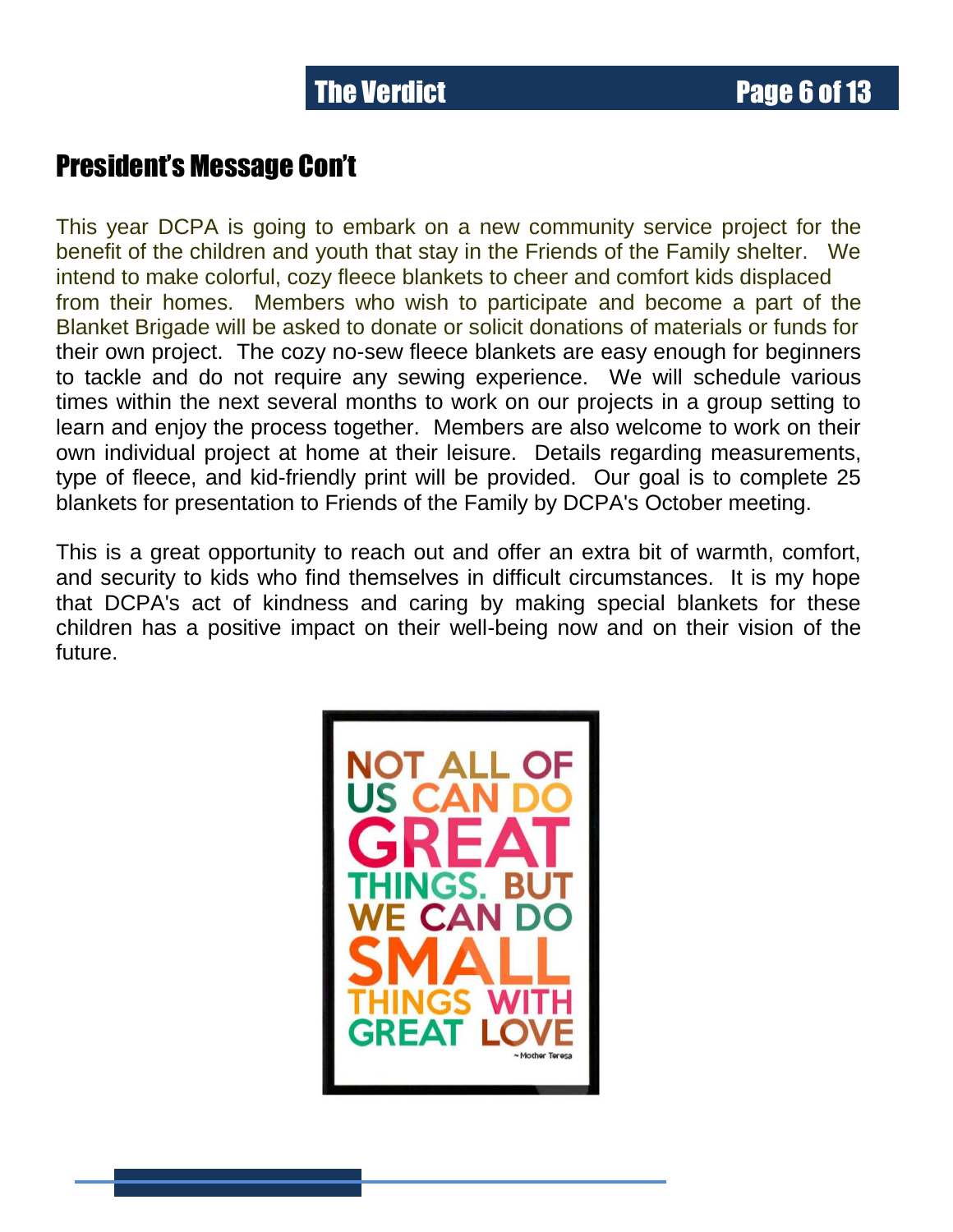**The Verdict Electronic Electronic Page 7 of 13** 

### Standing Committees of DCPA

Submitted by President, Pamela Snavely, ACP

DCPA is an all-volunteer organization. We depend on our fellow members to serve in different capacities to ensure we meet our goals and continue to move our association forward. Program and event operations are accomplished through various standing committees, whose duties are generally as follows:

Continuing Legal Education – Procure interesting and knowledgeable speakers for one hour of CLE at majority of monthly luncheons. Organize and produce the annual half-day CLE seminar in the Spring.

Fundraising – Develop and pursue projects to raise funds for the association, to assist the charitable and civic organizations that we sponsor, and provide outreach to the community.

Membership – Review membership applications and renewals, maintain membership materials, conduct elections of officers, acknowledge and encourage members.

Legal Directory – Organize and update the database of Denton County Attorneys, Judiciary, and Paralegals to publish hard bound and digital versions of the directory, solicit advertisers, and handle directory sales.

Newsletter – Solicit information, articles, photos, and member information to create, produce, and distribute the monthly newsletter to members.

Scholarship – Communicate scholarship requirements and timeline to members; solicit, compile, and review scholarship applications for final review by Executive Committee.

Social – Plan activities and outings for participation of association members to network and enjoy the camaraderie of their colleagues. Solicit donations from sponsors and supporters to cover costs, and provide door prizes.

Serving as a committee member is excellent hands-on experience that will help you grow personally and professionally. Volunteering will enable you to forge new friendships and establish lasting connections within the legal community. Take the opportunity to lend your skills and talent to our association by emailing Pam at psnavely@hbwylaw.com about your interest. Whether you prefer to help behind the scenes, or be out front and center, we can help you find the committee that is right for you!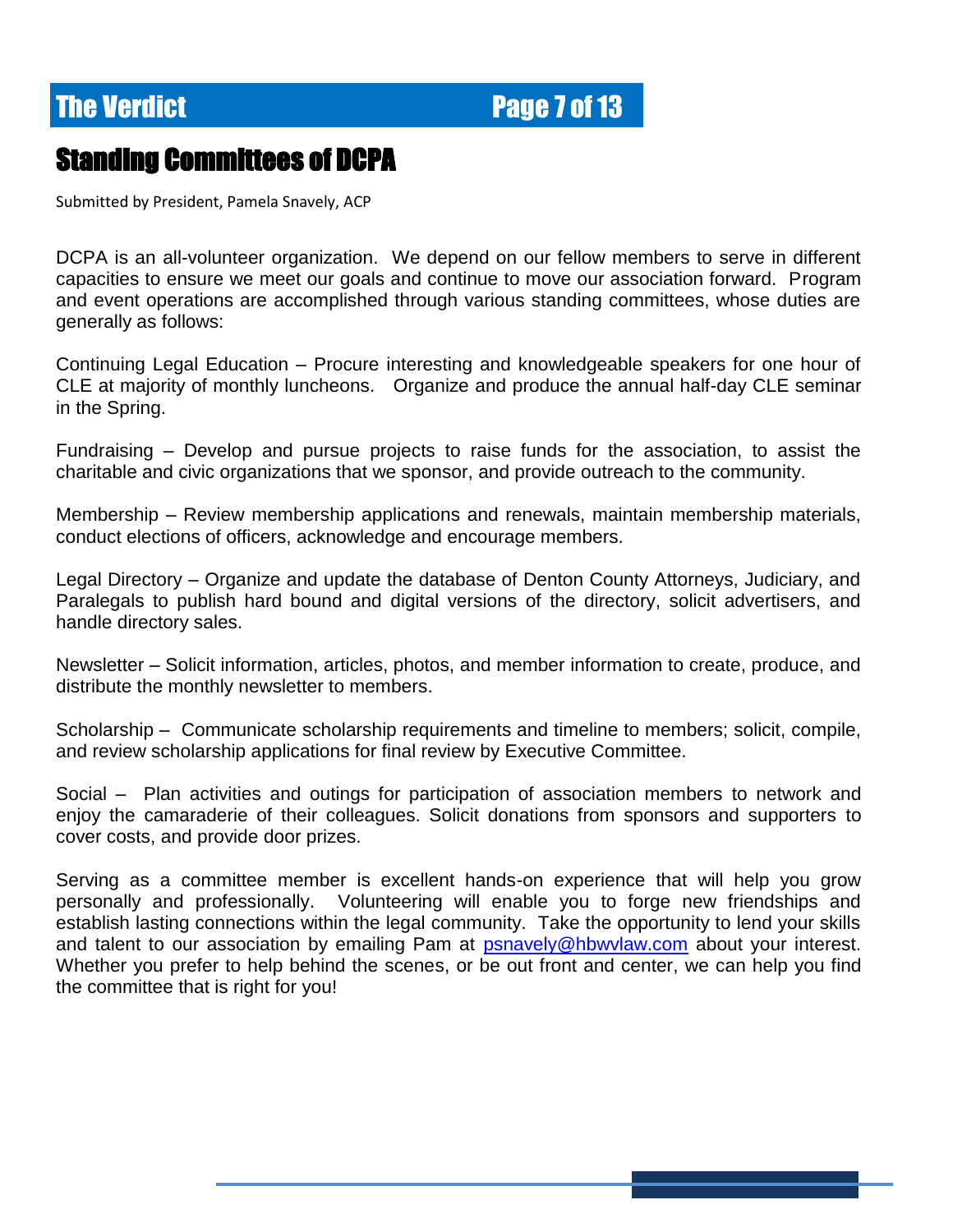### Membership News

Membership is looking for New Members! This year we are sponsoring a membership drive to spread the word about our great organization. Here's how you can get involved. Each time you bring a potential new member to a regularly scheduled DCPA meeting, you will receive 5 points in the membership contest and if that person joins DCPA, you will get an additional 10 points. If you bring a guest to a social event, you will get 2 points. [HINT: you will get 10 points if you line up a sponsor, too – maybe your boss owes you one!]

Each month we will post the race results in the *Verdict* so you can keep tabs on your competition.

The winner will be announced at the September meeting (and you MUST be present to win). THE PRIZE will be a \$100.00 gift certificate to Hannah's Restaurant and two tickets to the Campus Theater production of "Big Fish" which is scheduled in October 2017.

## **Birthdays**

Our members with March Birthdays are:

Lisa Pittman (3/14) Heather Collard (3/19) Brandi Greathouse (3/20) Kandis Moody (3/23) kandis Moody (3/2<br>Lisa Bowles (3/31)

Hope each of you will have a **Happy Birthday!**

**Benefits of Membership In The Denton County Paralegal Association Include:**

- Receipt of the monthly issue of *The Verdict*
- *Free Accredited CLE at monthly meetings*
- *Continuing Legal Education seminars on various topics*
- *Job Bank Motivation*
- 
- *Networking with other paralegals in Denton County*
- Professional growth through participation
- ❖ Communication and promotion of professional conduct and responsibility
- Continued individual and professional growth as paralegals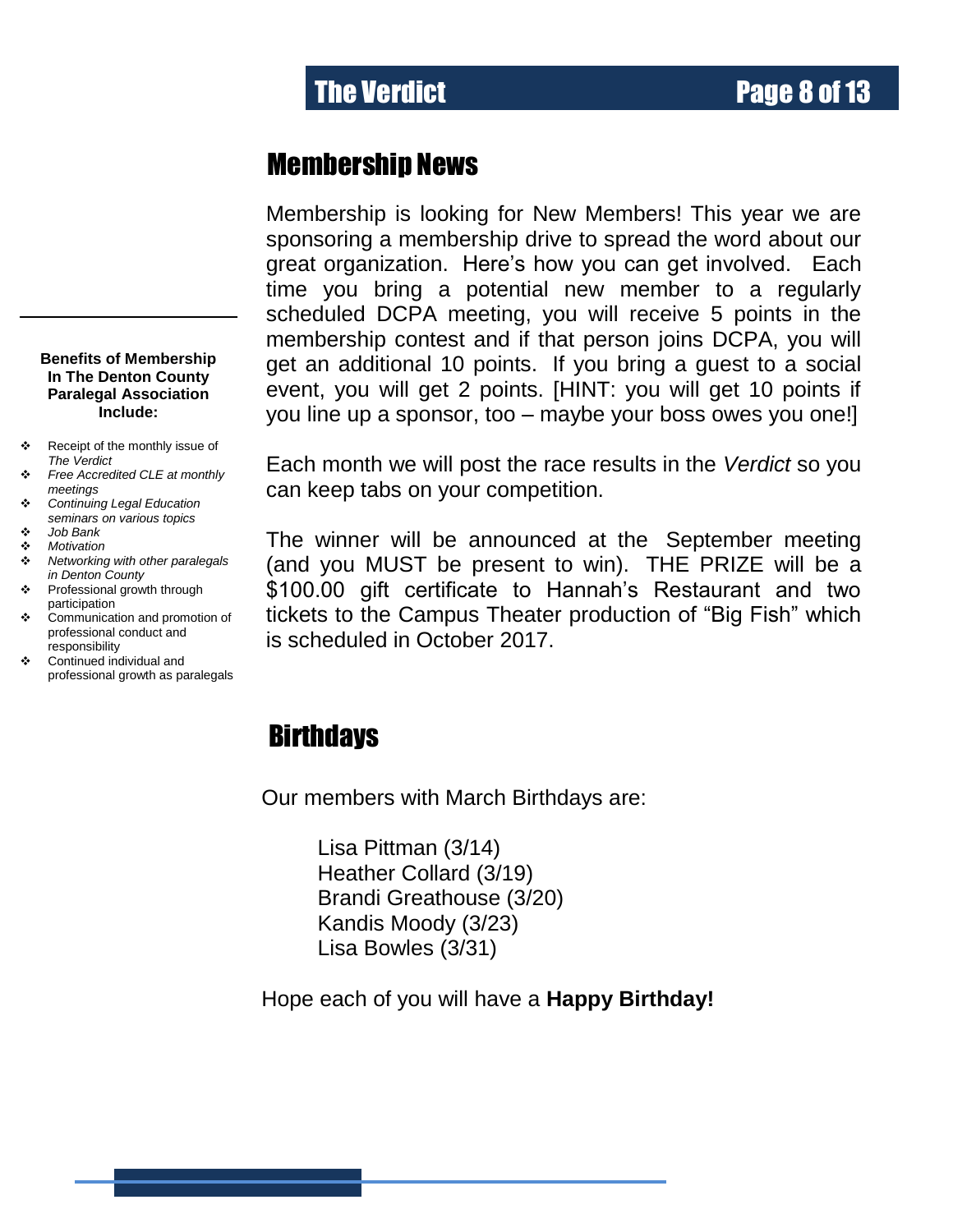# **The Verdict Electronic Electronic Page 9 of 13**

# State Bar of Texas Paralegal Division Brown Bag CLE Seminar

The Paralegal Division of the State Bar Of Texas will be sponsoring a Brown Bag Seminar Thursday, February 9, 2017 from 12-1 pm in the conference room of Alagood Cartwright Burke, 319 W. Oak Street, Denton, Texas, 76201.

The Speaker will be Attorney Samuel B. Burke. Mr. Burke will present *"How to Obtain Evidence from Non-Party Witnesses: the Use of Depositions, Notices, and Subpoenas*."

To register or for more information, please call Cheryl Cooper, District 12 CLE Sub-Chair at (940) 891-0003, or email: [ccooper@dentonlaw.com.](mailto:ccooper@dentonlaw.com)

# Upcoming DCPA Monthly Luncheons & CLE

Held the Third Thursday of the Month at Oakmont Country Club in Corinth. CLE is free; the cost of lunch is \$14.00 per person and is payable online or at the door.

March 16, 2017 – Family Law (*Mediation*) April 20, 2017 – Litigation (*Discovery*) May 18, 2017 – Seminar June 15, 2017 – Business Meeting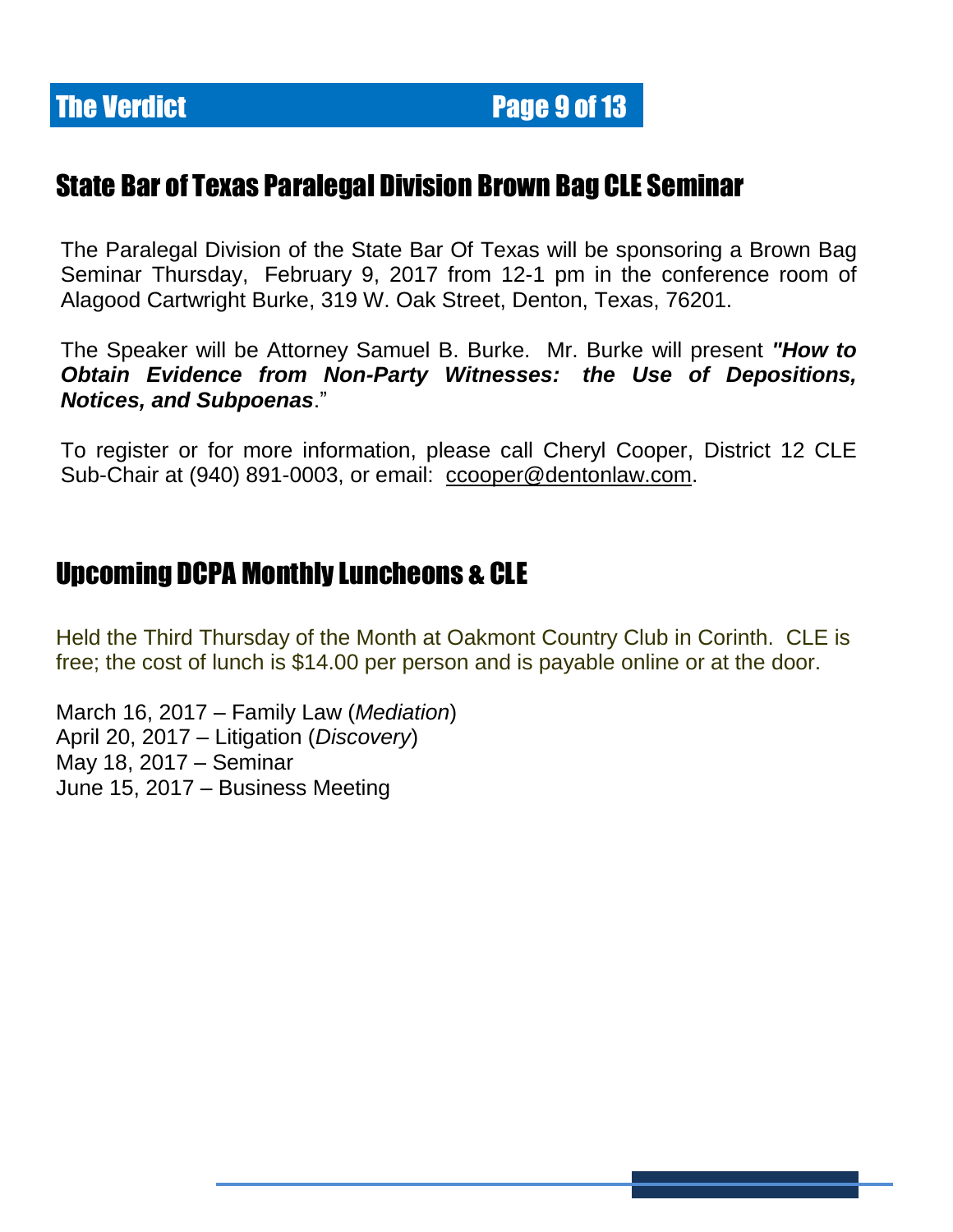# **The Verdict Community Community Page 10 of 13**

# 2016 Legal Directory

By: Cheryl Cooper, Committee Chair



The 2016 Legal Directory Committee of the Denton County Paralegal Association is pleased to report that we have published our Denton County Legal Directory.

We are providing two options for the directory this year: a bound hard copy of the directory, as well as a digital copy of the directory that is on a flash drive. This is the first time in the history of DCPA that we have offered a digital copy of the directory and we are very pleased at the way they turned out.

If you, or someone you know, would like to purchase one of these directories, please contact Cheryl Cooper at ccooper@dentonlaw.com; Work (940) 891-0003; or Cell (979) 277-8761.

Digital directory - \$15.00 (\$2.50 Shipping Fee)

Bound directory - \$22.00 (\$4.50 Shipping Fee)

Both directories - \$35.00 (\$6.50 Shipping Fee).

If you prefer to pick up a copy at no additional cost, you may do so at Alagood Cartwright Burke P.C., 319 W. Oak Street, Denton, Texas, 76201, with advance notice.

Checks should be made payable to Denton County Paralegal Association and either handdelivered or mailed to our address.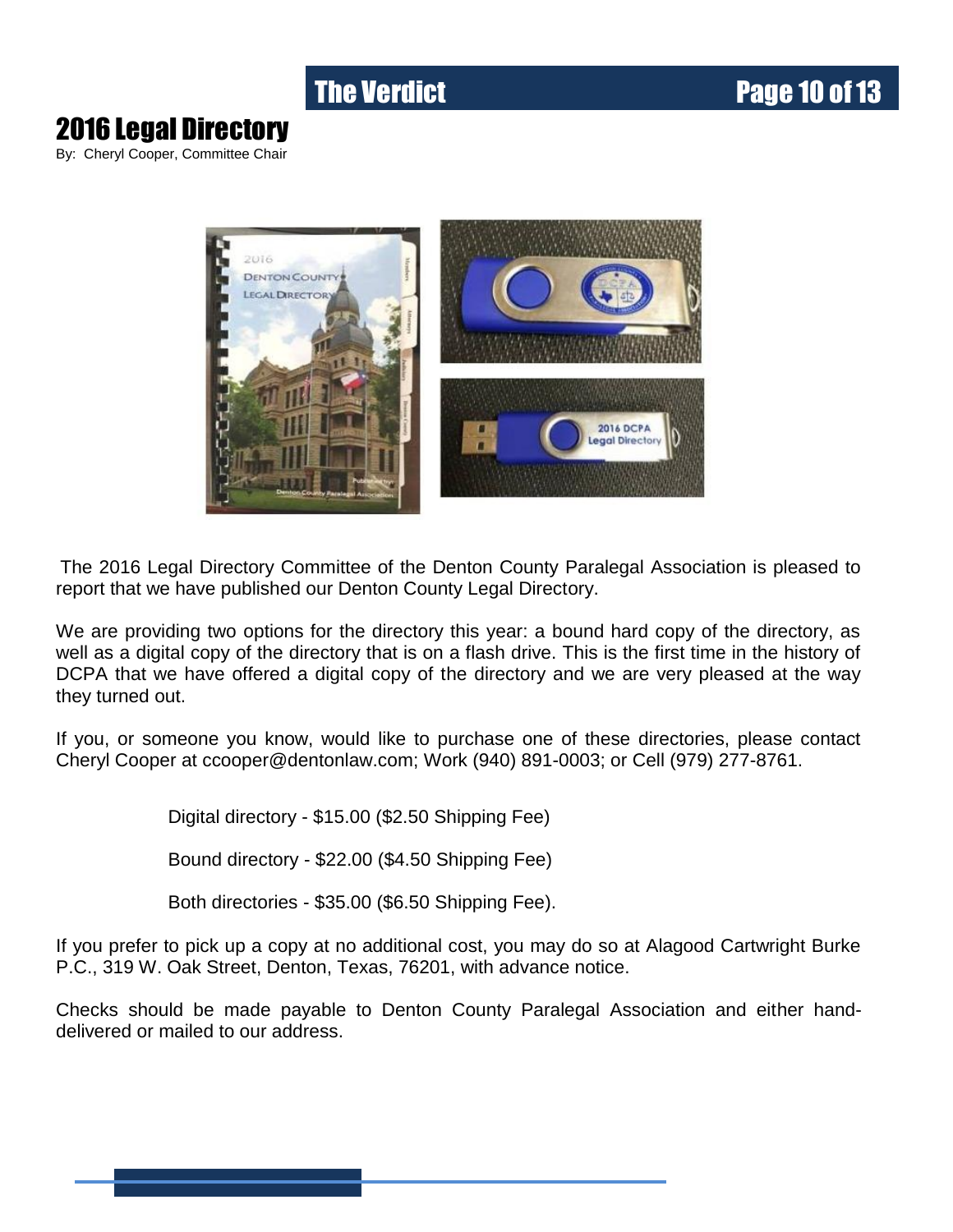# **The Verdict Community Community Page 11 of 13**

# Support Our Sustaining Members

**Please help support our Sustaining Members by calling them when you have a project that needs outside support. Remember it is through their continued support and generosity that DCPA is able to provide social events at a low cost.**

#### **Stewart Process Service, Inc. County Process Service Bruce G. Stewart Fred Bowles**

110 Sheraton Place 159 Sunny Side Lane Denton, Texas 76209 Valley View, Texas 76272 Phone: 940-367-4643 Phone: 940-390-0914 Fax: 940-484-0999 Fax: 940-484-6054 Email – [stewartprocess@verizon.net](mailto:stewartprocess@verizon.net) Email – [fbowles@ntin.net](mailto:fbowles@ntin.net) 

#### **Stoffels & Associates, Inc. Janel M. Stoffels**

207 W. Hickory, Suite 304 Denton, Texas 76201 Phone: 940-565-9797 Fax: 940-565-9197 Email – [jmstoffels@aol.com](mailto:jmstoffels@aol.com)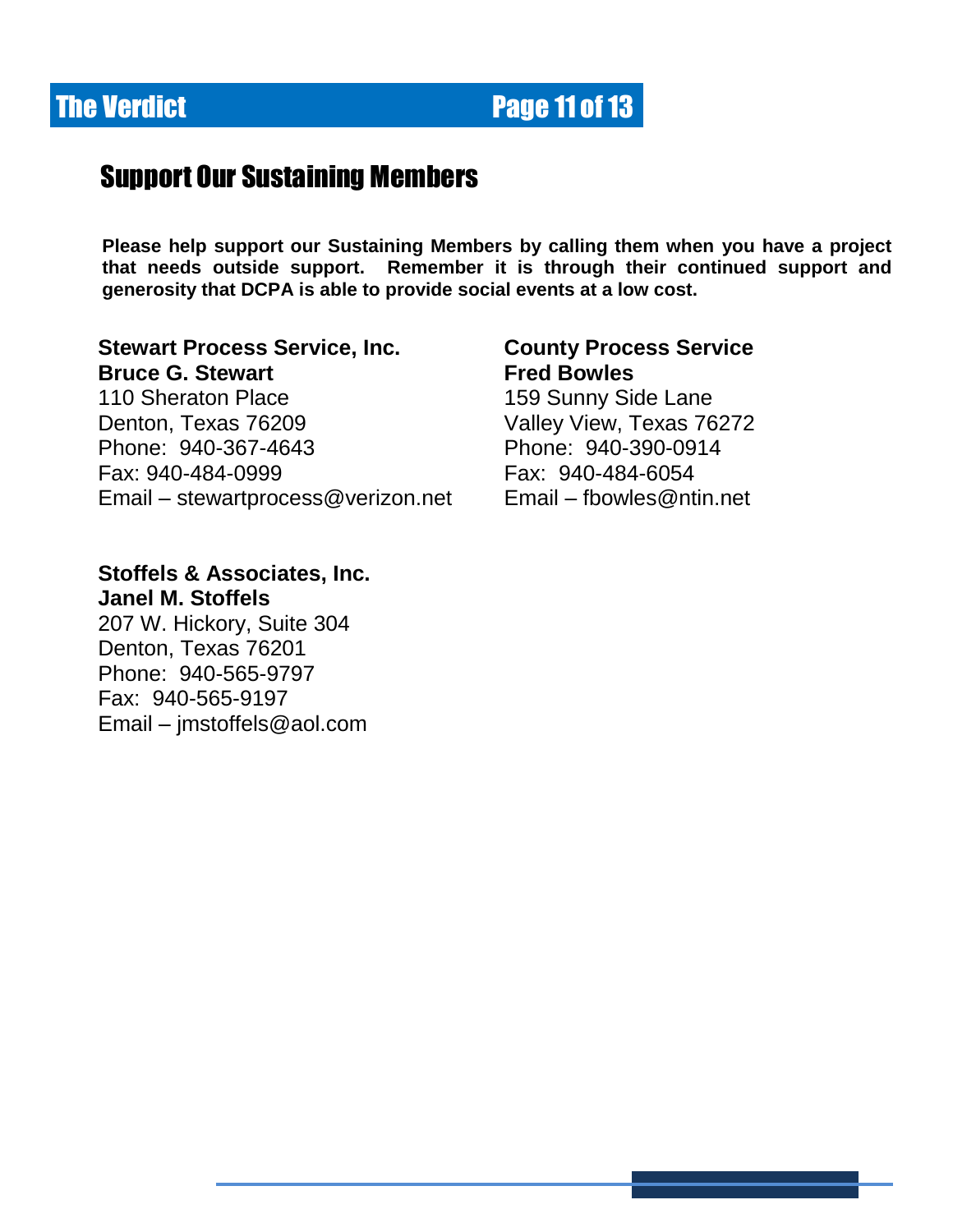# Trivia Night Update

Submitted by: Pamela Snavely, President, ACP

Members were invited to attend the first casual social outing of the year in January at the Mulberry Cantina in Denton for *Trivia Night!* The team held its own through the first half of the event and were tied for first place! They stumbled in the second half and tried to regain their footing by wagering all their points on the final question. Unfortunately, they were not able to place five pro sports teams that appeared on the cover of Sports Illustrated in order from most to least! However, a great time was had by all, and DCPA will assemble another team again soon to take on a new Trivia challenge. All interested members and their guests are welcome to participate!